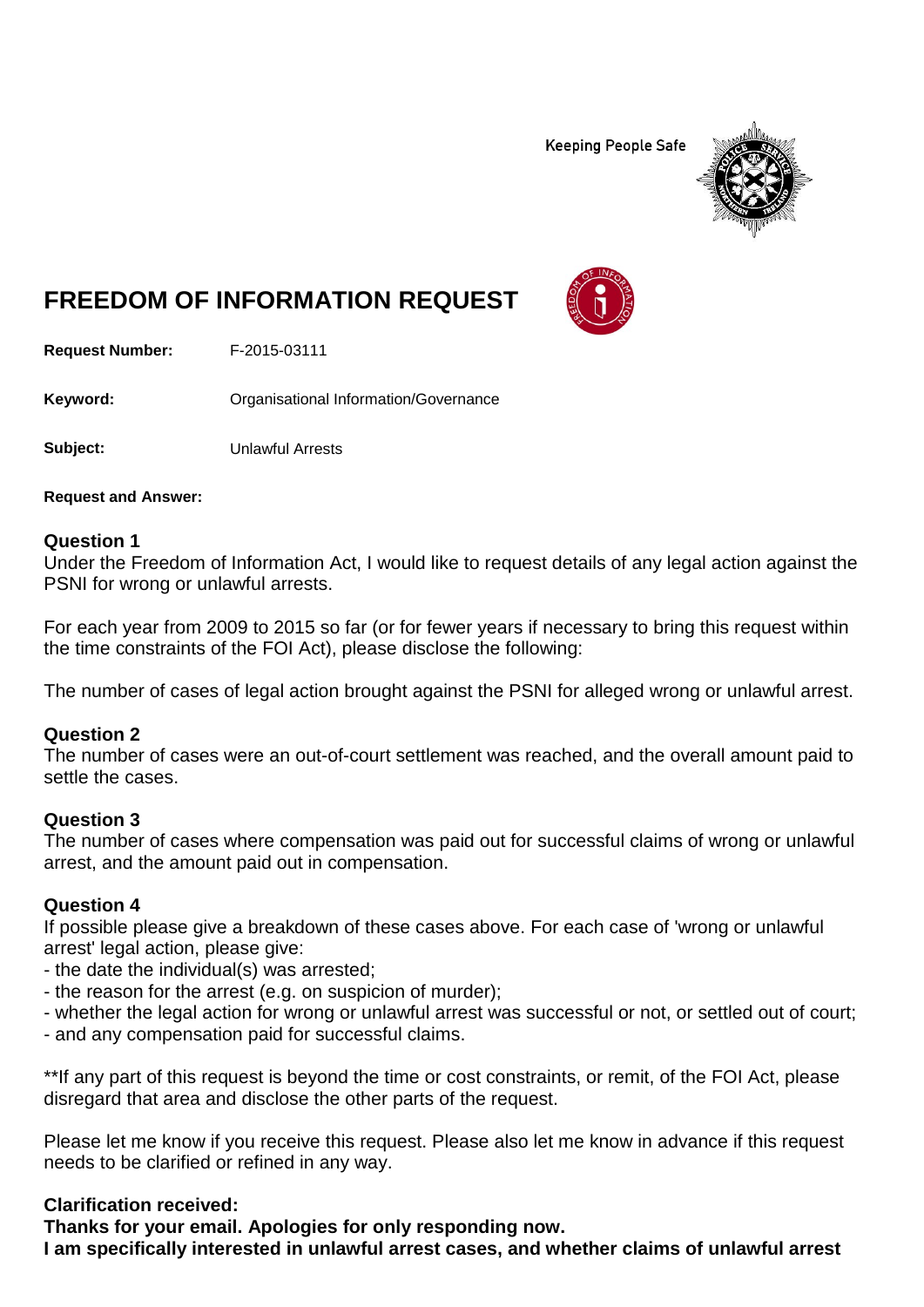### **ever prove successful.**

**On the basis of your email, I would to alter my request.**

**I am requesting information on legal cases brought against the PSNI by members of the public alleging wrongful acts by police, such as unlawful arrest, unlawful detention, assault, etc.**

## **Question 1**

For each year from 2009 to 2015 so far (or for fewer years if necessary to bring this request within the time constraints of the FOI Act), please disclose the following:

The number of claims received

## **Question 2**

The number upheld, the number therefore resulting in court awards, and the amount of compensation

## **Question 3**

The number settled out of court, and amount of settlement awarded.

## **Question 4**

If possible for Q1-3, please give details specifically for cases where unlawful arrest is alleged and ruled upon in court, or settled out of court. Please give a breakdown of these cases, outlining any other allegations (e.g. assault), and any rulings made on them in court.

Please let me know if this altered request is acceptable within the constraints of the PSNI database.

## **Answers 1 - 4**

Your request for information has now been considered. In respect of Section 1(1)(a) of the Act I can confirm that the Police Service of Northern Ireland does hold information to which your request relates. The decision has been taken to disclose the following.

The information requested is held on the Legal Services database under the category Wrongful Act By Police (AW).This includes the category of claim for Wrongful Arrests but also includes claims from members of the public who allege wrongful acts by police and include claims for assault, battery, unlawful arrest, unlawful detention, false imprisonment and malicious prosecution. **Therefore this category in the database is not solely for the information of 'wrongful arrests' and unfortunately it can not be captured on the system separately.** 

In this category claimants generally make more than one allegation. During the course of the claim some or all of the allegations may be upheld and can therefore result in a settlement or court award. Please note that settlements are not necessarily related to a specific allegation i.e. an assault and unlawful arrest case settled will not state a specific % for each allegation.

Therefore even if each individual file was manually trawled through it will not provide the specific information requested making the exact information sought virtually impossible.

Please find in the table below from 2009 – to date, the number of claims received, the number of court awards and the compensation paid and the number of claims settled out of court and the compensation paid.